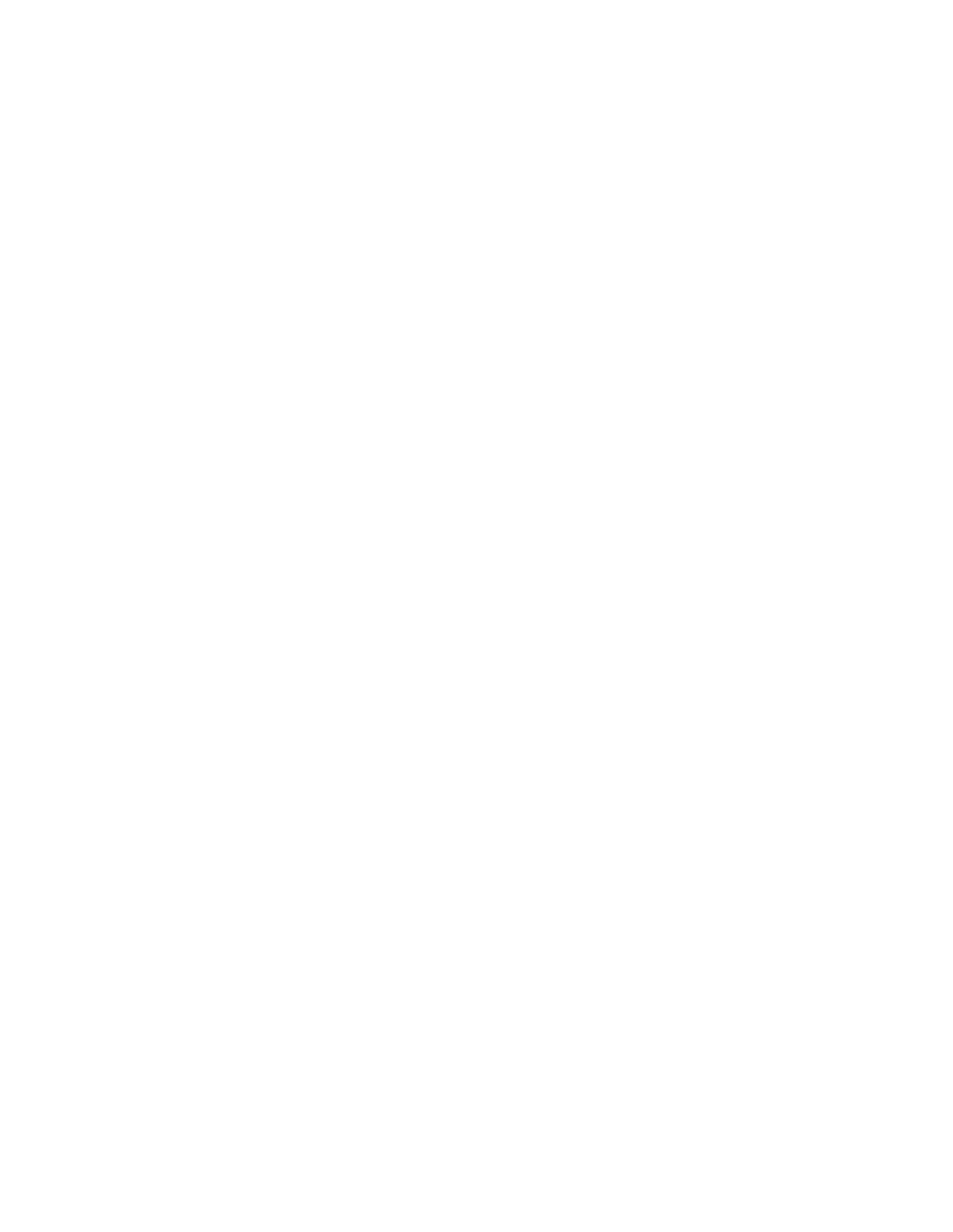## **Agenda**

- 5:00 pm Member Recital
- 6:00 pm Reception
- 6:30 pm Annual Meeting

Call to Order

- Acceptance of Minutes from 2015 Annual Meeting
- Dean's Report
- Treasurer's Report
- Committee Reports
- Old Business
	- Officers signing the revised operating procedures
- New Business
- Election Report
- Installation of Officers
- Directions to the Executive Committee
- Announcements
- Adjournment

Old/New Executive Committee Meeting - May 10, 2016 7:00pm, Paul Guyer's Home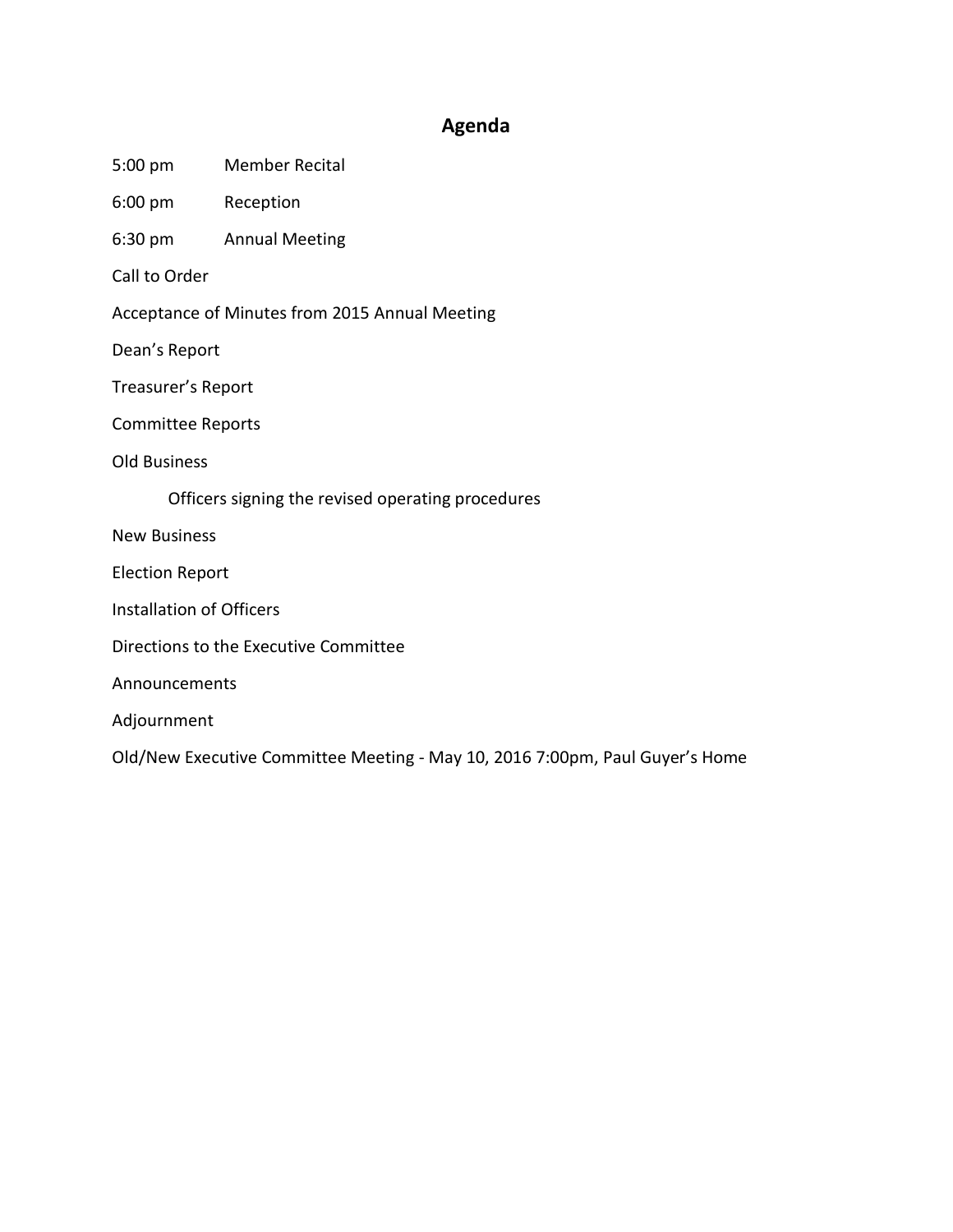## **AGO Cleveland Chapter**

#### **Cleveland Chapter AGO Annual Meeting Draft Minutes**

#### **Sunday, May 3, 2015**

#### **Church of the Covenant**

**Present:** Paul Guyer, Don Jackson, Jan Jones, Barbara MacGregor, Chris Toth, Matt Skitzki, Grant Wiswell, Carolyn Wipper, James Leek, Patrick Wycliffe, Bryan Wentzel, David von Behren, Joy Parker, Ginny Roedig, James Storry, Tim Robson

The Annual Meeting was called to order by Dean Paul Guyer, with fifteen members present.

The minutes of last year's meeting were accepted as presented in the Annual Report.

#### **Dean's Report – Paul Guyer**

Paul thanked all concerned for the excellent afternoon program, as well as all who helped with chapter activities this year.

He said that 2014-2015 was a good year:

- The Web site is up and running
- Our tax-exempt status with the IRS is restored, with special thanks going to Don Jackson and Fern Jennings for an enormous amount of hard work
- The transition to the ONCARD dues collection system was successful, and 40 members have used it to renew this year already
- Pipe Dreams is back on WCLV thanks to the anonymous benefactor
- Bob Moncrief at Fairmount Presbyterian hosted an excellent Quimby Competition

MailChimp, our new newsletter provider, is working well for Tim.

Paul hopes to visit area organ studios to recruit new AGO members. He visited Todd's studio last year, and this year he hopes to visit B-W and Oberlin.

#### **Treasurer's Report – Don Jackson**

Financial statements for FY 2013-2014 are presented in the Annual Report. The Fidelity account is up \$3000 this year and could support a special project if we need it.

The Pipe Dreams donor is continuing to support the program.

ONCARD is a major convenience for the chapter. The deposits of our portion of the dues come from National every month.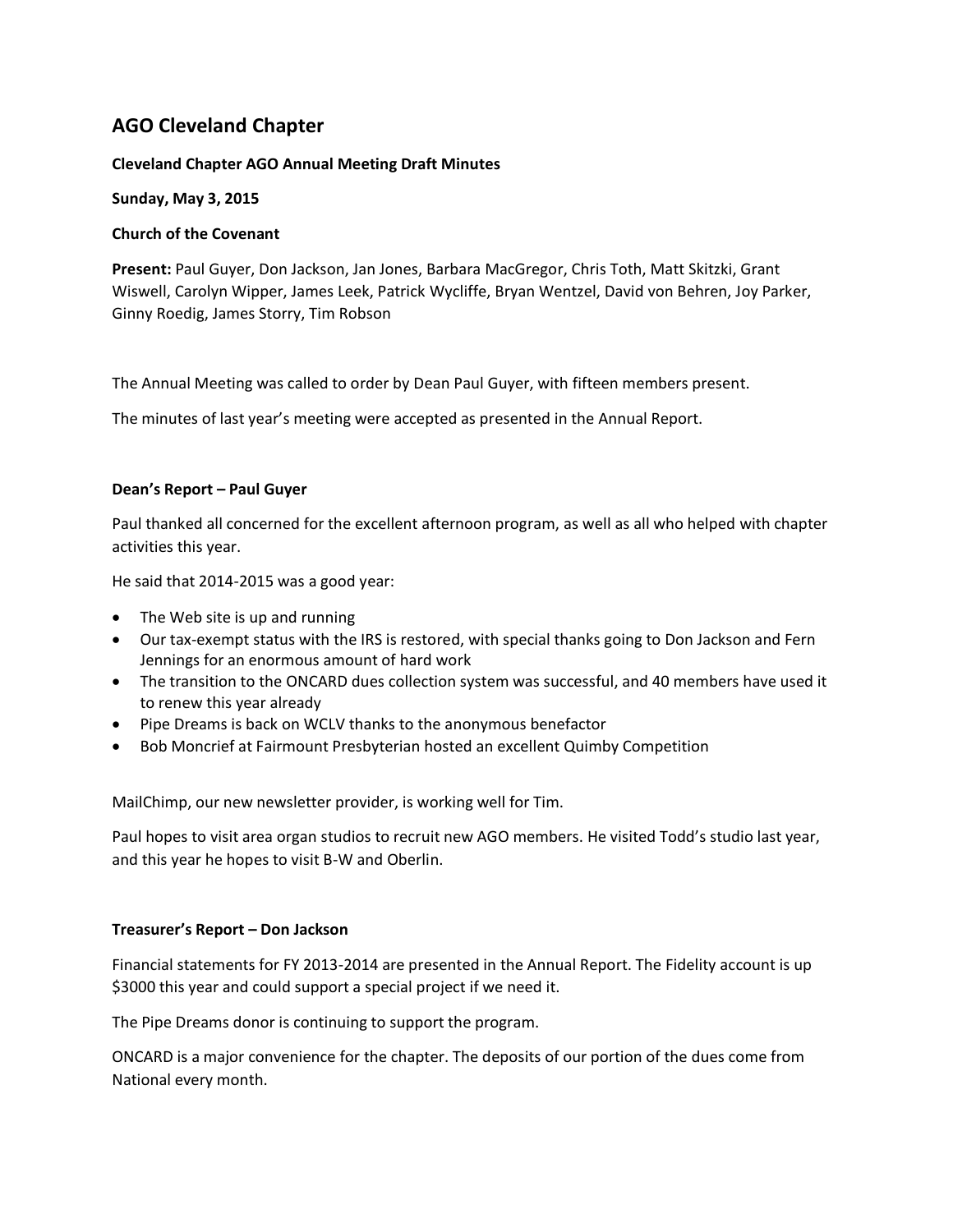#### **Sub Dean's Report – Matt Skitzki**

The program for next year is set. It includes an organ tour/kickoff party, an Epiphany party, two organ recitals, a member masterclass, and Pedals, Pipes, and Pizza. A highlight will undoubtedly be a very special event at the lakeshore home of Dr. Eugene Blackstone, which features an Aeolian-Skinner organ with 82,000 pipes. Todd Wilson will demonstrate the instrument, and members will be able to play it. Dr. Blackstone is donating the space and the use of the organ, and Todd is donating his services to demonstrate it. Members will be encouraged to contribute to a non-alcoholic potluck. This will be a wonderful chance to reach out to other organists and encourage them to learn more about the Guild.

As detailed in the Annual Report, two excellent young organists competed in the Quimby Competition.

#### **Registrar's Report – Chris Toth**

Although the decline is gradual, our membership is smaller each year. As membership goes down, so does our income. Members should invite their colleagues to join, and we could send out e-mail news to encourage them. Since members can now join at any time during the year, we receive e-mail notification and dues money every so often.

#### **Old Business – None**

#### **New Business – Installation of Officers**

Past Dean Fern Jennings installed the following officers:

**Dean,** Paul Guyer, CAGO **Sub Dean,** Matt Skitzki, SPC **Secretary,** Janice Jones, SPC **Treasurer,** Don Jackson **Executive Committee (Term Expiring 2018)** – David von Behren, Joy Parker, James Storry

Cliff Hill, Chris Toth, and Patrick Wycliffe were thanked as outgoing Executive Committee members.

Tim Robson reminded members to submit calendar events to **[newsletter@clevelandago.org](mailto:newsletter@clevelandago.org)**

The next Executive Committee meeting will be held on June 1, 2015 at St. Theresa's Parish, Garfield Heights.

Respectfully submitted,

Janice Jones, Secretary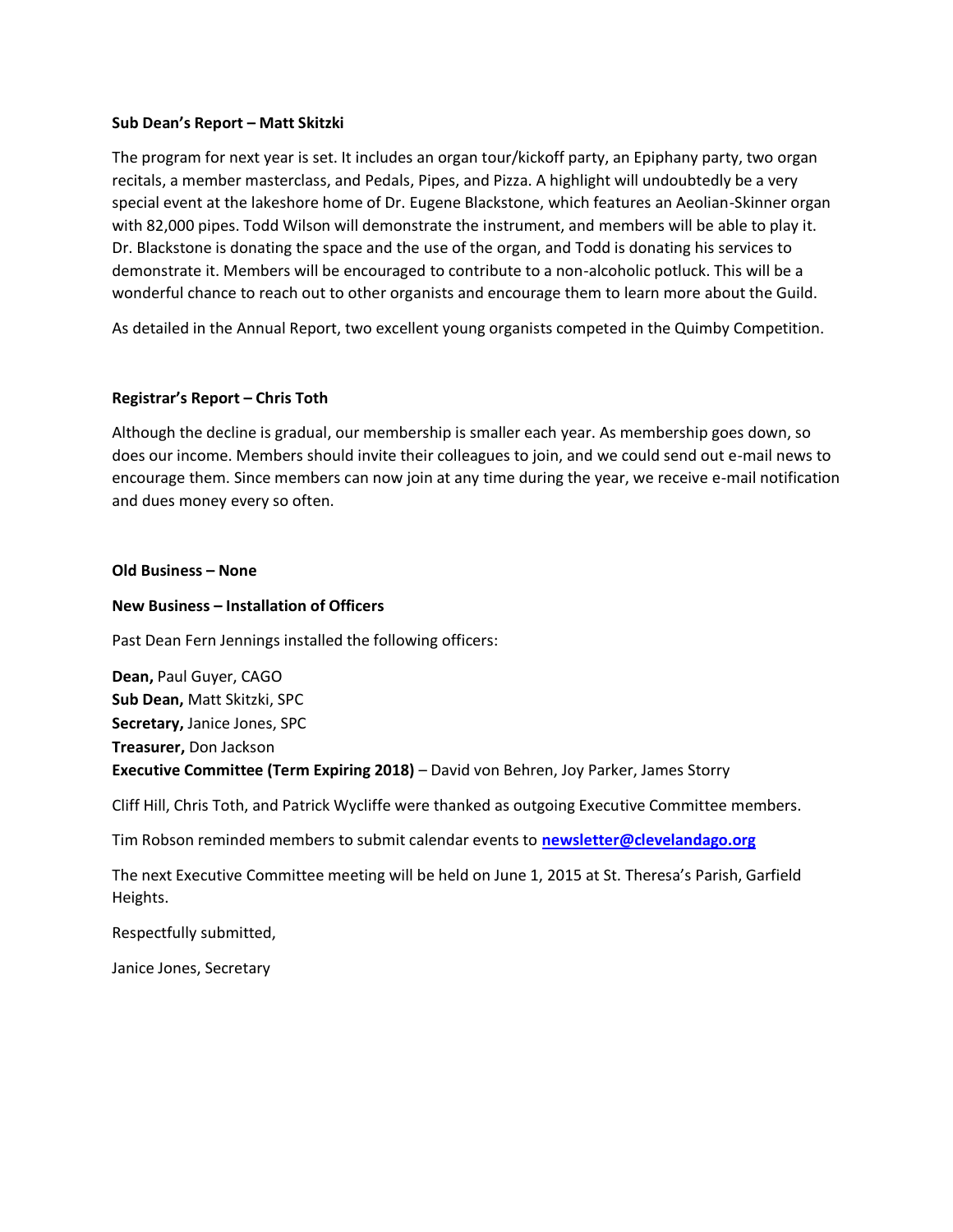# **Dean's Report**

It has been my privilege and pleasure to serve as your Dean these past two years. I'm so grateful for the help of so many people who volunteered their time and talent this past year. They include:

- Tim Robson for his many hours spent putting out the Weekly Update every week.
- Matt Skitzki and the Program Committee for putting together a year of wonderful events.
- Don Jackson for keeping all our finances in good order.
- Jan Jones for taking the minutes for our meetings.
- Fern Jennings for again leading the nominating committee and producing and excellent slate of candidates for this year.
- Grant Wiswell and Joy Parker for putting out the chapter directory.
- Joy Parker for sending the weekly update to our non-email members.

The chapter had several achievements this year that I want to highlight.

- Website the website continues to grow with some new sections added this year: scholarships, pedals, pipes, and pizza, church music links, and the directory supplement
- Facebook group the size of our Facebook group increased to 48 members.
- ONCARD in addition to providing administrative tools, the new rolling membership policy has made it easier for people to join the chapter.
- Membership we actually have a net increase of 2 this year. This may not seem like much, but it follows years of declining membership.
- Pipedreams thanks to our anonymous benefactor for sponsoring Pipedreams. WCLV has moved the program to Sunday morning at 7:00am
- Pedals, Pipes, and Pizza our outreach efforts to create the next generation of organists deserve special recognition. Thanks to Barbara MacGregor for putting it all together.
- Reaching out to students visited Nicole Keller's studio at Baldwin Wallace, had students from CIM and Oberlin at several of our events this year.

Thanks to the outgoing executive committee members: Annie Kaschube, Grant Wiswell, and Ginny Roedig. Your service, hours, talent, and wisdom shared are greatly appreciated.

I'm proud of our chapter, its officers, and its members for their many efforts to advance the mission of the AGO. As a reminder and focus for us

*The mission of the American Guild of Organists is to enrich lives through organ and choral music.*

*To achieve this, we:*

- *Encourage excellence in the performance of organ and choral music;*
- *Inspire, educate, and offer certification for organists and choral conductors;*
- *Provide networking, fellowship, and mutual support;*
- *Nurture future generations of organists;*
- *Promote the organ in its historic and evolving roles; and*
- *Engage wider audiences with organ and choral music.*

With gratitude, Paul Guyer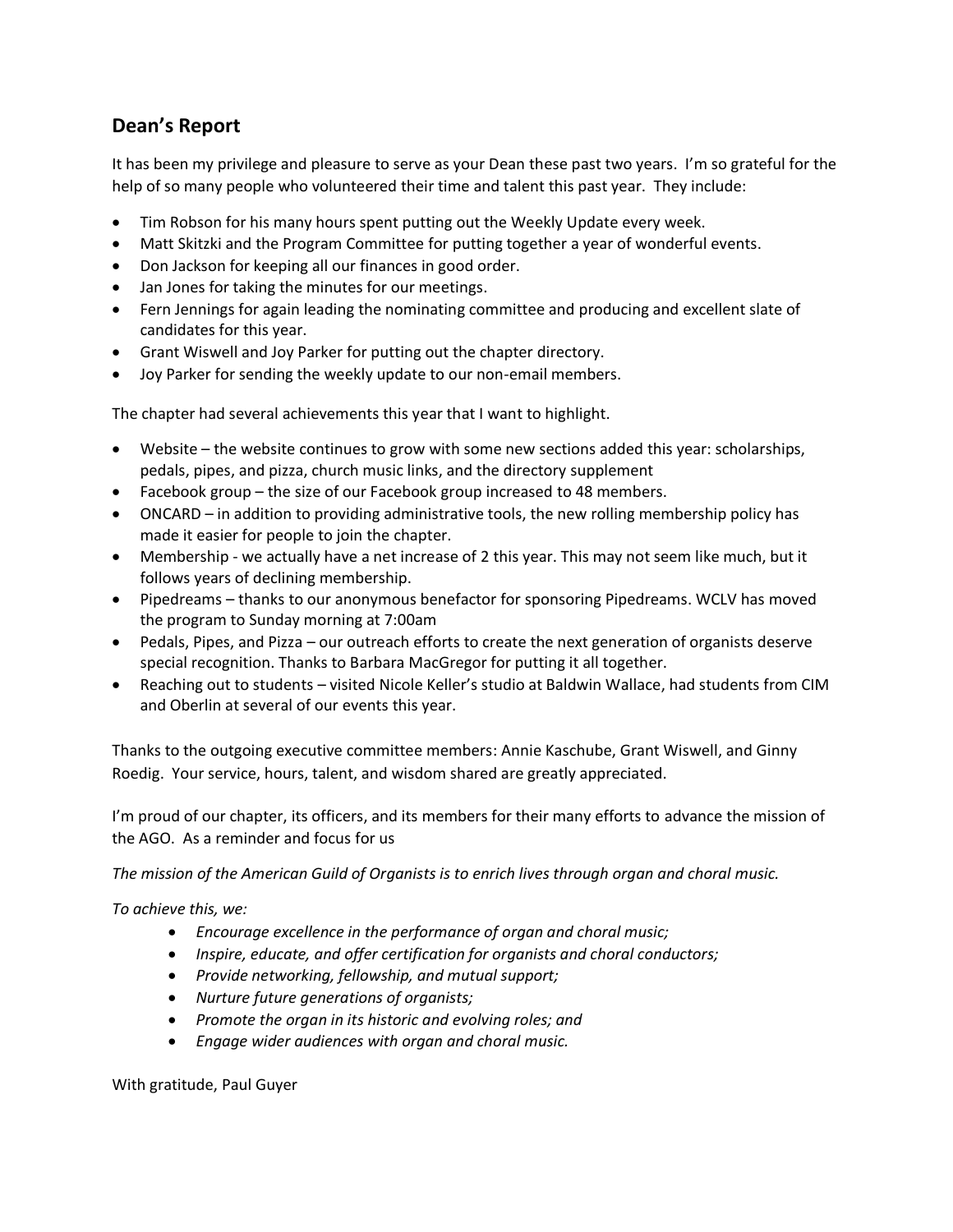# **Continuing Executive Committee Members**

*Term Expires 2017* Barbara MacGregor James Leek Brian Wentzel

*Term Expires 2018* David von Behren Joy Parker James Storry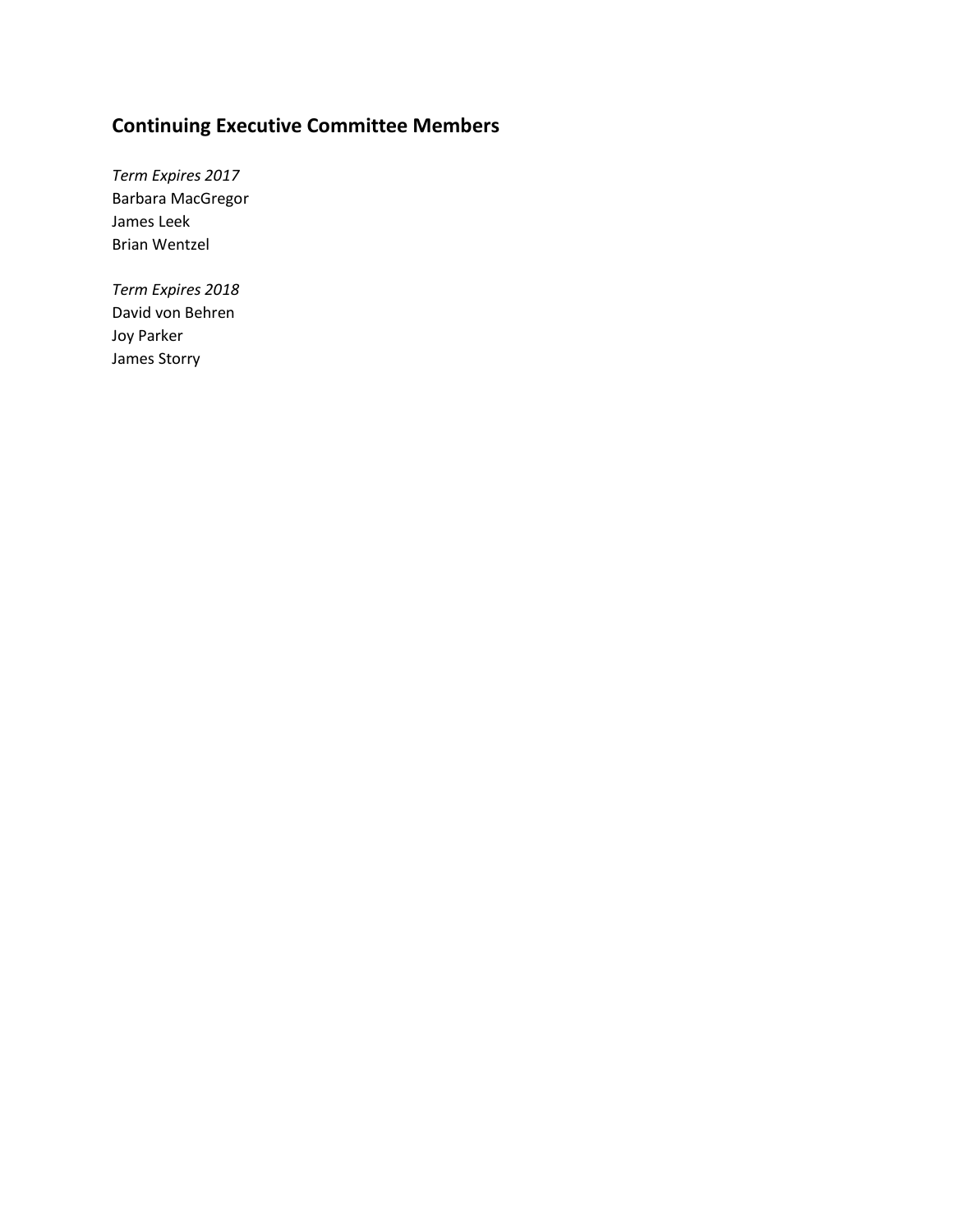#### **TREASURER'S REPORT**

Donald Jackson

April 22, 2016

This has been a somewhat uneventful year for the Cleveland chapter. As always our program budget is the largest expense area. The program committee wisely chose to cosponsor several programs with member churches which saved us considerable funds. We will end the year without using any savings or investment funds to pay for normal operations.

A pleasant surprise was receiving an anonymous donation to pay for projection system at the St. John's Cathedral concert last fall. The use of projection for hidden consoles is becoming quite common and greatly appreciated by audiences. I hope the chapter will continue this practice. As with the previous year we are grateful that an anonymous donor contributed funds so that we could be listed as the underwriter of Michael Barrone's *Pipedreams* radio program on WCLV. This program keeps the organ on the air waves and provides some visibility for our chapter.

I am pleased to report that despite the stock market ups and downs the past year, the net impact on our Fidelity account is a minor loss in value of around \$400 since last year. This still puts the account value at one the highest levels in the past 10 years.

The accompanying reports show activity for the current fiscal (program) year. The one area that needs some explanation is Other/Contingency Expense. There are three things here. First, is the *Pipedreams* expense which will have its own line next year. Second, are tickets purchased for the Severance Hall showing of *Phantom of the Opera* accompanied by Todd Wilson on the organ. These were fully offset by Other Income received by purchasers. Third was an unplanned expense for advertising at Severance Hall. We were contacted in January with an option to buy program book advertising at greatly reduced rates. Two ads ran in three program books covering 13 concerts. Like minded listeners saw ads for both the Cleobury recital at St. Paul's Episcopal and the Christian Lane concert at Plymouth. St. Paul's contributed to the cost of the ad for their concert. Feel free to ask questions on other items.

Donald Jackson, treasurer

The accompanying reports are for the end of the last fiscal year were approved by the executive committee and filed with national. I have also included a year-to-date income statement for the current fiscal. The large dollar amounts in the Other Income and Expense lines relate to a donation received to pay for a one year broadcast of Pipedreams on WCLV. Feel free to ask questions about other items.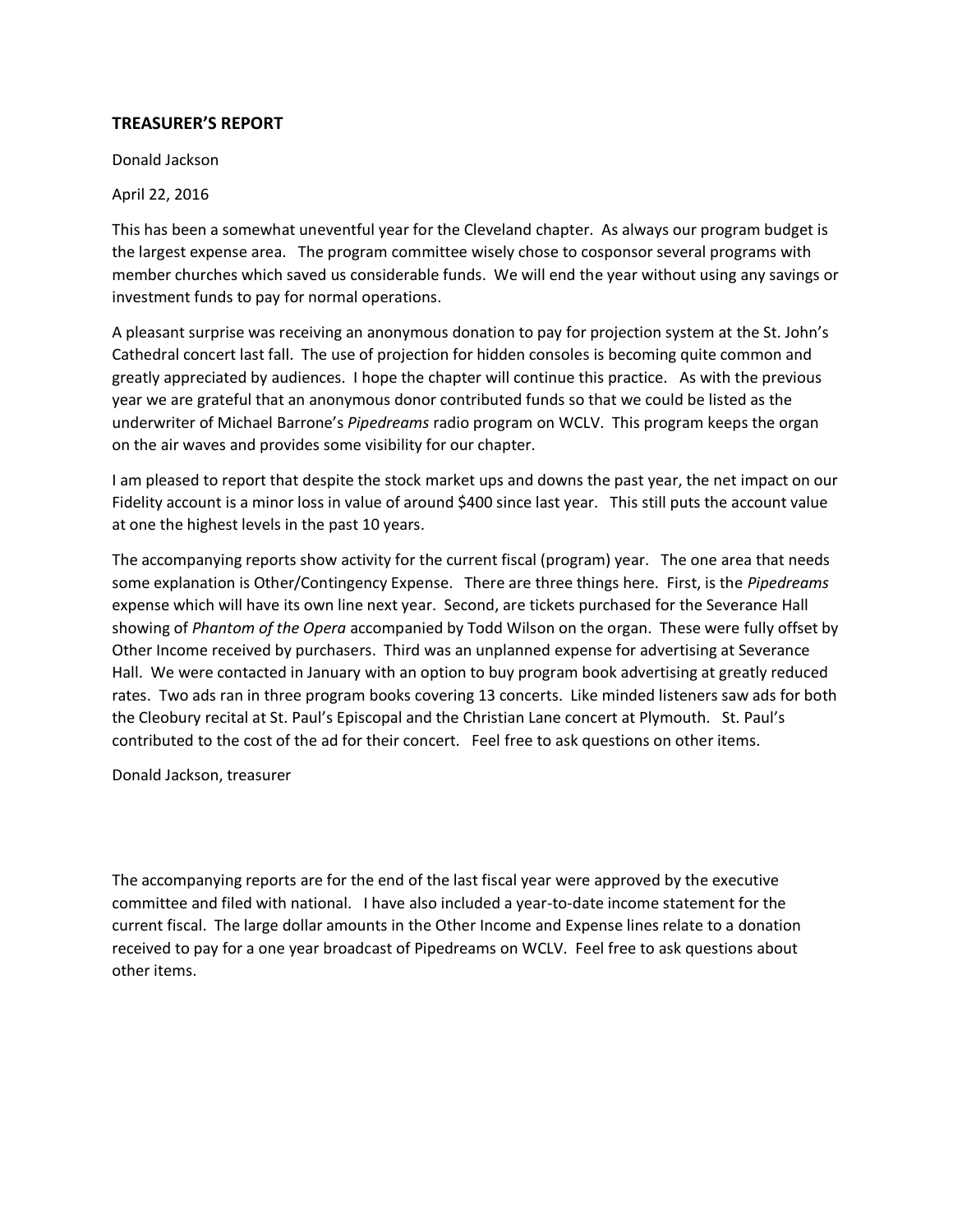|                                   | <b>This</b>   | 2015-16  | 2015-16                                 |                     |  |  |
|-----------------------------------|---------------|----------|-----------------------------------------|---------------------|--|--|
|                                   | <b>Period</b> | Total \$ | <b>Budget</b>                           | <b>Notes</b>        |  |  |
| <b>INCOME</b>                     |               |          |                                         |                     |  |  |
| Membership Dues                   | 234.00        | 3,624.50 | 4,410                                   | new members in 2016 |  |  |
| Fees/Donations at Programs        |               | 0.00     | 0                                       |                     |  |  |
| <b>Advertising Fees</b>           |               | 925.00   | 750                                     |                     |  |  |
| Interest/Dividends                |               |          | 0                                       |                     |  |  |
| Other                             |               | 505.00   | 200                                     |                     |  |  |
| <b>AGO National Reimburs.</b>     |               | 50.00    | 200                                     |                     |  |  |
| Dedicated Income                  |               |          | 0                                       |                     |  |  |
| <b>Programming Gifts</b>          |               | 1,200.00 | 1,200                                   |                     |  |  |
| <b>Recital Gifts</b>              |               |          | 0                                       |                     |  |  |
| Scholarship Gifts                 |               | 250.00   | 500                                     |                     |  |  |
| <b>Competition Gifts</b>          |               |          |                                         |                     |  |  |
| <b>TOTAL INCOME</b>               | 234.00        | 6,554.50 | 7,260                                   |                     |  |  |
|                                   |               |          |                                         |                     |  |  |
| <b>EXPENSES</b>                   |               |          |                                         |                     |  |  |
| Dues to National/duals            |               | 184.00   | 200                                     |                     |  |  |
| <b>Chapter Programs</b>           | 851.22        | 2,381.15 | 2,800                                   | Lane Concert & PPP  |  |  |
| Newsletter                        |               | 49.75    | 50                                      |                     |  |  |
| Office/ Misc. Admin.              |               | 50.00    | 150                                     |                     |  |  |
| Dean's Expense                    |               |          | 100                                     |                     |  |  |
| <b>AGO Exams</b>                  |               | 50.00    | 200                                     |                     |  |  |
| Other/Contingency                 |               | 3,060.00 | 1,800                                   |                     |  |  |
| Website                           |               | 40.00    | 525                                     |                     |  |  |
| <b>AGO Annual Fund</b>            |               |          | 500                                     |                     |  |  |
| Scholarships                      |               |          | 1,000                                   |                     |  |  |
| <b>Quimby Competition</b>         |               |          | 0                                       |                     |  |  |
| Exam Incentives                   |               |          | 500                                     |                     |  |  |
| Yearbook                          |               | 819.89   | 1,000                                   |                     |  |  |
| <b>Projector for Concerts</b>     |               |          | 800                                     |                     |  |  |
| <b>TOTAL EXPENSE</b>              | 851.22        | 6,634.79 | 9,625.00                                |                     |  |  |
|                                   |               |          |                                         |                     |  |  |
| <b>NET INCOME</b>                 | $-617.22$     | $-80.29$ | $-2,365.00$                             |                     |  |  |
|                                   |               |          |                                         |                     |  |  |
| <b>Transfers from Investments</b> |               |          |                                         |                     |  |  |
| <b>ADJUSTED NET INCOME</b>        | $-617.22$     | $-80.29$ | $-2,365$                                |                     |  |  |
|                                   |               |          |                                         |                     |  |  |
| <b>Account Balances</b>           |               |          |                                         |                     |  |  |
| Checking                          | 2,859.56      |          |                                         |                     |  |  |
| Savings                           | 4,958.91      |          |                                         |                     |  |  |
| <b>Fidelity Market Value</b>      | 30,294.42     |          | 1,949.89 increase since 3/7/2016 report |                     |  |  |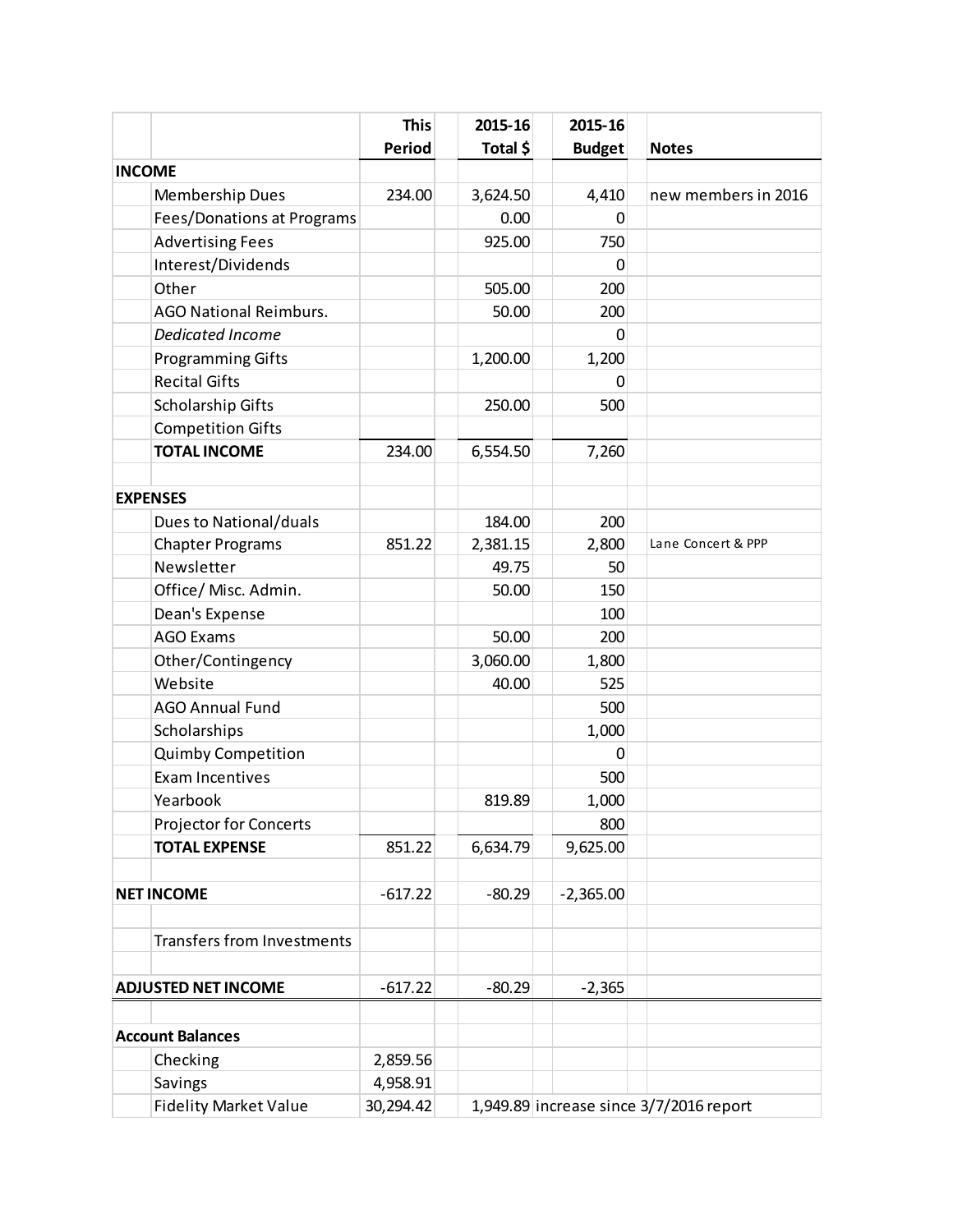| Assets                                    |  |  |        |        |
|-------------------------------------------|--|--|--------|--------|
| Cash Checking                             |  |  |        | 2,860  |
| Savings                                   |  |  |        | 4,959  |
| Fidelity Investments (cost basis)         |  |  |        | 28,946 |
| Market Value                              |  |  | 30,294 |        |
| Receivable:                               |  |  |        | 0      |
| <b>Prepaid National Dues</b>              |  |  |        | 184    |
| <b>Total Assets</b>                       |  |  |        | 36,948 |
|                                           |  |  |        |        |
| <b>Liabilities</b>                        |  |  |        |        |
| Member dues received for                  |  |  |        |        |
| 2016-17 fiscal year                       |  |  | 0      |        |
| Scholarship Donations for 2016-17         |  |  |        | 0      |
| Member donations for 2016-17              |  |  | 0      |        |
| <b>Total Liabilities</b>                  |  |  |        | O      |
|                                           |  |  |        |        |
| <b>Fund Balance:</b>                      |  |  |        |        |
| <b>Beginning Fund Balance</b>             |  |  | 37,028 |        |
| Operating Income or (Excess Expense)      |  |  |        | -80    |
| <b>Fund Balance</b>                       |  |  |        |        |
| Net Fund Balance                          |  |  |        | 36,948 |
|                                           |  |  |        |        |
| <b>Total Liabilities and Fund Balance</b> |  |  | 36,948 |        |
|                                           |  |  |        |        |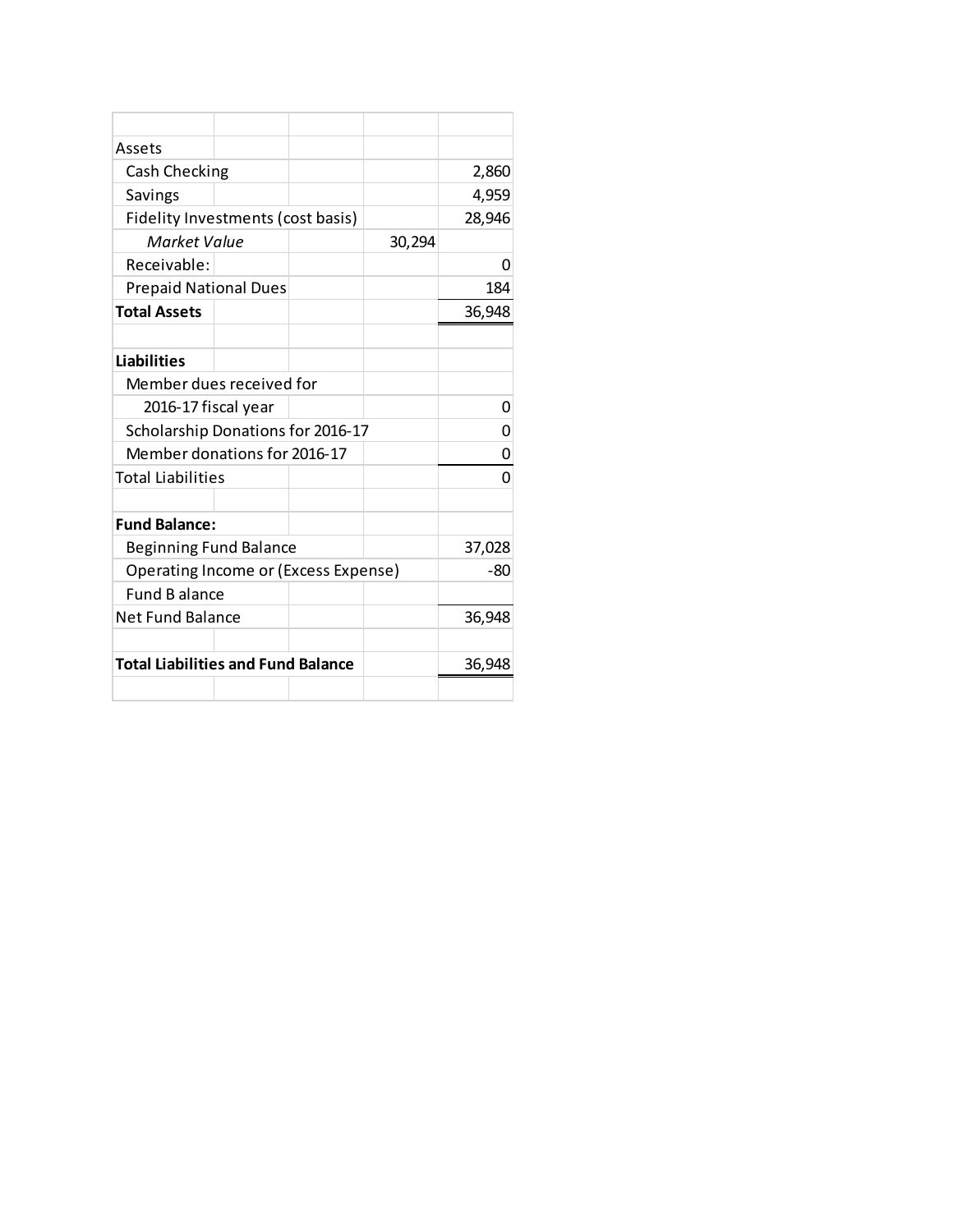#### **Sub Dean's report 2016**

Dear fellow members,

As my term as sub dean of the Cleveland Chapter of the AGO draws to a close, I reflect on our successes and all that we have accomplished together. Candidly, I am in awe of the generosity and commitment that you – my AGO colleagues – have shown to that end. It's the reason we have been able to carry on the fine tradition of organ and choral music in Cleveland.

It's that commitment that is so critically important to sharing our interest and excitement for organ and choral music. Through our programs like the Kickoff Party and Facility Tour at Leek Organ, the Blackstone Organ, Repertory Class, and Pedals Pipes and Pizza, we're doing just that. During this past year, we've reached thousands of listeners through concerts by Tom Trenney and Christian Lane and through our ongoing commitment to Pipe Dreams.

Moreover, these programs create opportunities for networking, fellowship, and mutual support. They educate and inspire, from students to hobbyists to professionals. If you are a chapter member, or have volunteered or contributed in any way, thank you for your part in helping us advance our mission!

I am grateful for the opportunity I've had to be sub dean of this organization, and I'm confident that we'll continue to enrich lives through organ and choral music. Please continue to contribute generously. The work that we're doing today will surely create a stronger and more vibrant AGO chapter tomorrow.

With sincere gratitude,

Matt Skitzki Sub Dean, Cleveland Chapter of the American Guild of Organists

### **Examinations Report**

There were no applicants for AGO Certification Exams this fall. One member applied to take the written portion of the AAGO exam this upcoming May.

Ginny Roedig, Education and Exams Coordinator

### **Scholarships Report**

We awarded one scholarship of \$250.00 this year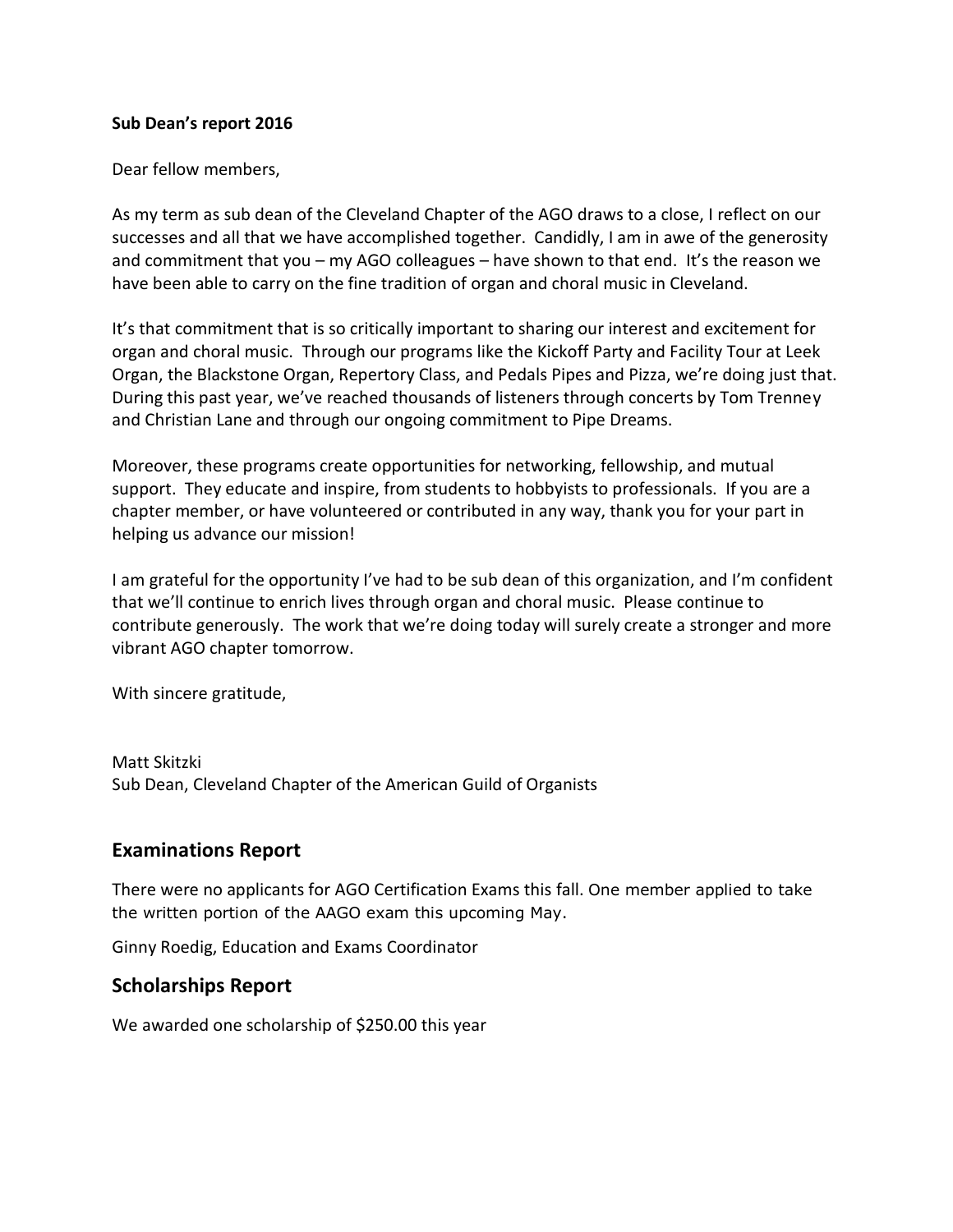# **Registrar's Report**

We have 145 members as of April 15, 2016.

Our membership is split into the following categories:

|                            | 2015-16  | 2014-15 | 2013-14 | 2012-13 | 2011-12 |
|----------------------------|----------|---------|---------|---------|---------|
| <b>MEMBERSHIP CATEGORY</b> |          |         |         |         |         |
| Regular                    | 66       | 65      | 74      | 77      | 87      |
| Special                    | 55       | 51      | 50      | 56      | 62      |
| Student                    | 6        | 6       | 4       | .5      |         |
| Partner                    | 4        | 3       | 3       | 3       | 2       |
| Dual                       | 8        | 5       | 5       | 5       | 8       |
| <b>Student Dual</b>        | $\Omega$ | 0       | 4       | 1       |         |
| <b>Chapter Friends</b>     |          | 10      | 13      | 17      | 10      |
| Honorary                   | 4        | 4       | 4       | 4       | 3       |
| <b>TOTAL</b>               | 146      | 144     | 157     | 168     | 179     |

Our Honorary Members are:

Tony Bianchi Karen McFarlane Holtkamp Karel Paukert Todd Wilson

Former member Evelyn Muranko passed away this year

Paul Guyer, Interim Registrar